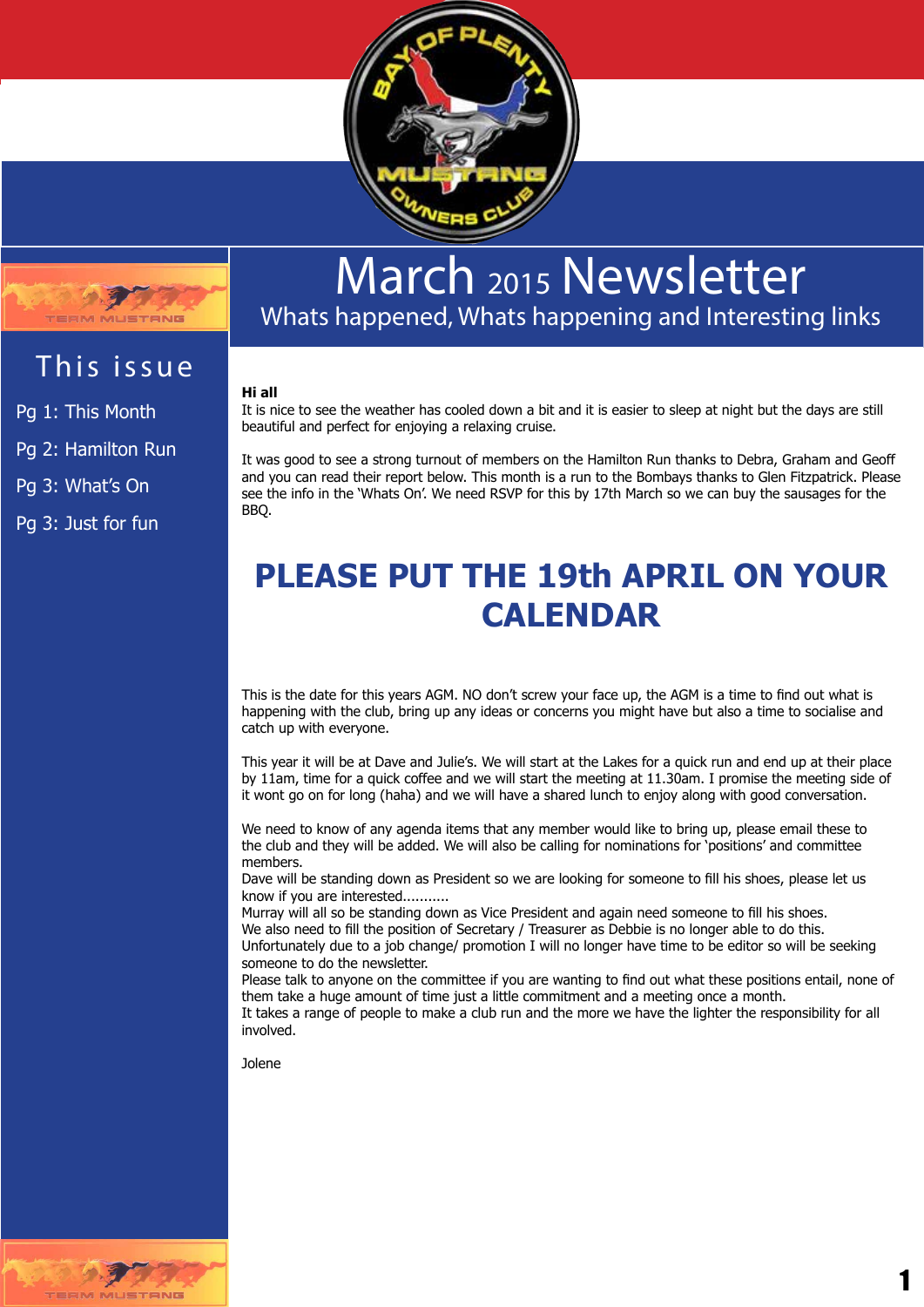

Hamilton Run

## **15th February Hamilton Cruise**



Another glorious day, hasn't this summer been great for cruising? Fourteen cars and 28 people left The Labes for the run to the Clossics Museum in Hamilton. The museum houses a collection of vintage, veteran and special interest vehicles as well as an extensive range of memorabilia such as old petrol pumps and signs, cil tins and bottles, and pedal cars. Sure to bring back memories for many of us. Many relaxed with a coffee at the fifties style Juke Box diner where the waitresses are adorned in period style dress and aprons. We admired the collection for about an hour and a half and then moved on to the Cock and Bull pub and restaurant in Te Rapa for lunch and a drink in the afternoon in the sun. After lunch we headed down to Four Guys Auto barn on Te Rapa straight because we had heard they had just imported several of the mew 2015 Mustangs for sale, as well as many Camaro's and Challenger's. They opened up the cars to allow us to sit and drool. Priced from \$78,000 to \$84,000 it will be interesting to see what price Ford New Zealand will sell them for when they become available in right hand drive later in the year. After tyre kicking for a while we headed hame.





Is this Deborah checking out her new car?

Geoff Church